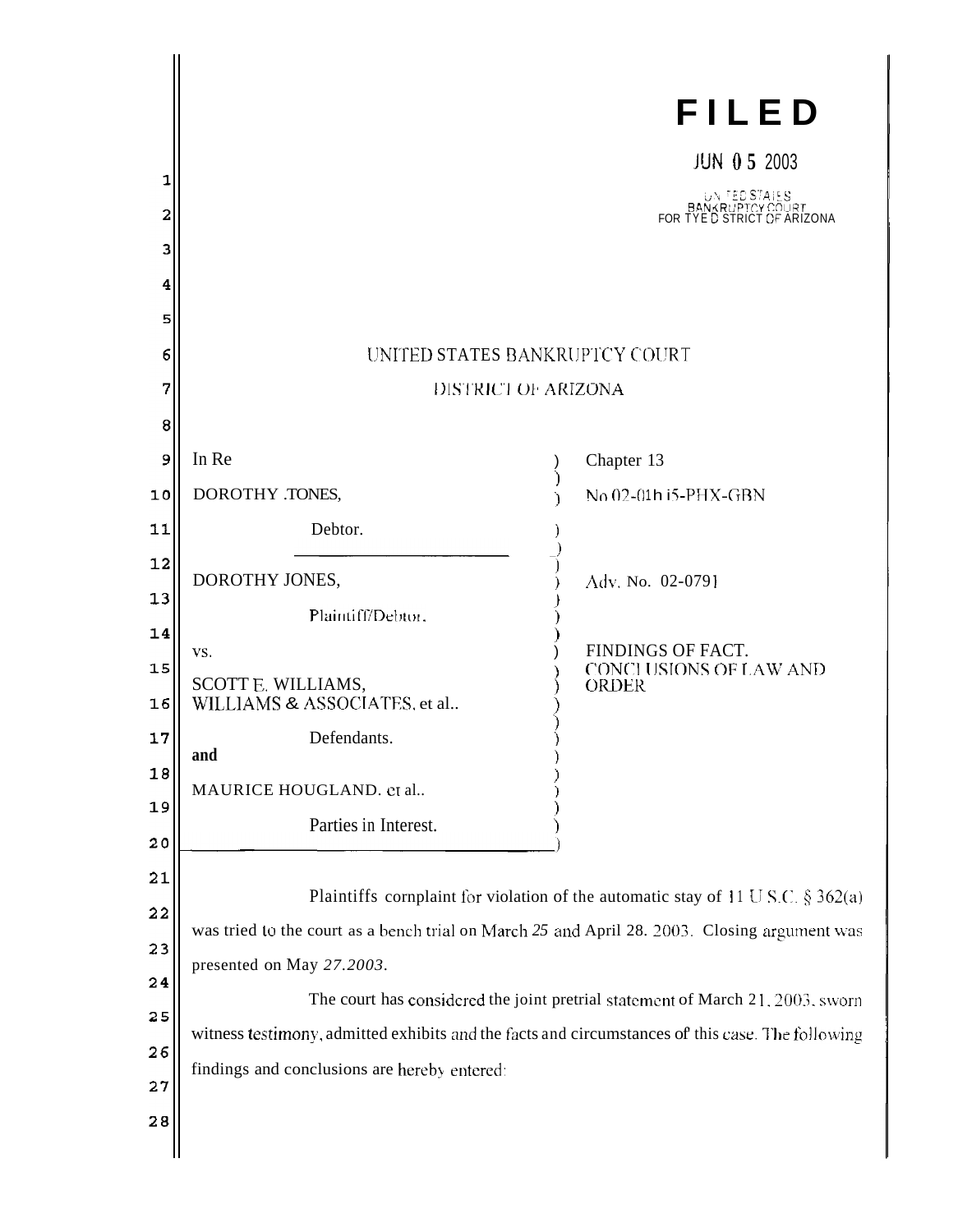## **FINDINGS OF FACT**

**2 3 4 5 6**  1. Plaintiff Dorothy Jones ("debtor") filed a chapter 13 bankruptcy case in the District of Arizona on February 1, 2002. *In re Dorothy Jones.* 02-01635-PHX-GBN. The reorganization was unsuccessful and debtor's case was dismissed on January 10. 2003 for her failure to comply with the case trustee's requirements. Dismissal order at administrative docket entry **("dkt")** 62.

**7 8 9 10**  2. While the bankruptcy was pending and the automatic stay of  $\S$  303 (a) was in effect, the record property owner of the premises at 8415 East Emile Zola Avenue in Peoria. Arizona. retained attorney Scott E. Williams of Williams & Associates (" Williams" or "defendant") to eject debtor and another- from the property.

**11 12 13 14 15**  3. When debtor ignored a May 31,2002 written demand to surrender possession, sent by both regular and certified mail. Williams instituted an ejectment suit against debtor in the Peoria precinct Justice Court on June 4, 2002, without first investigating whether debtor was in bankruptcy. Exhibits E, 2; testimony ("test.") of Denice W. Wynn, test. of Scott E. Williams of March 25.2003.

**16 17 18 19 2 0 21 22 23**  4. Upon receipt of the Justice Court papers. debtor frantically contacted her bankruptcy counsel on Junc 6. Counsel dictated and signed a notice of bankruptcy for filing in state court. That court received the notice on Junc 10. The document contains a slight error in the docket number and is not to be found in the state court's official case file. Bankruptcy counsel did not place a telephone call to defendant Williams, even though defendant's telephone number was listed on the served court papcrs. However. counsel did direct that a copy of the notice be mailed to defendant. Bankruptcy Counsel doesn't know if a copy was properly mailed or if the envelope was properly typed. Exhibits A, 2. 3; test. of Jay S. Volquardsen.

5. Defendant, unaware that plaintiff' was in bankruptcy, proceeded through **24 2 5**  attorney Andrew M. Hull to obtain a judgment for restitution of the premises on June 10. 2002. 26 Neither debtor nor her attorneys appeared at the state court hearing. Nothing arising at the

ı

27

 $28$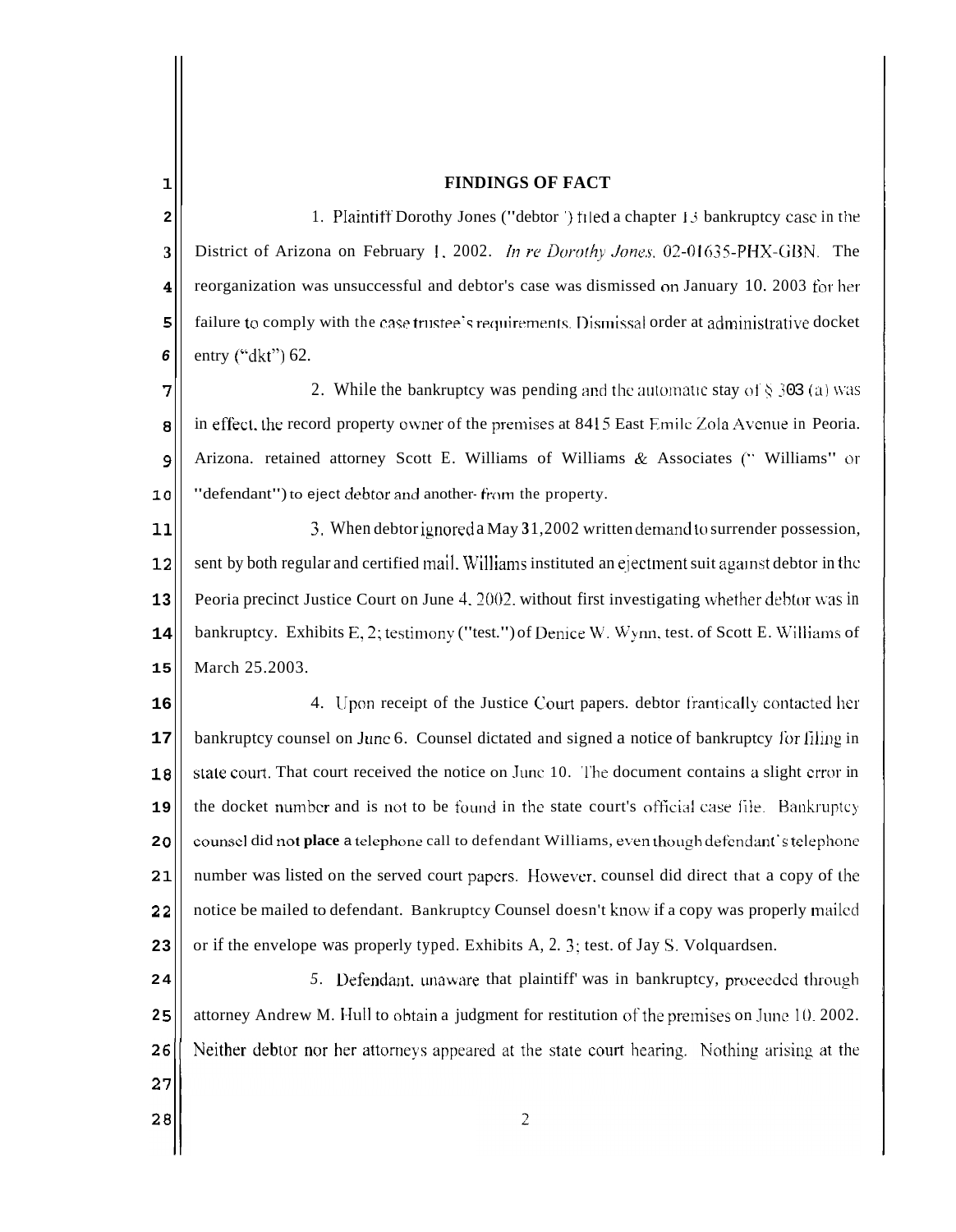$\overline{1}$ hearing or in the case file indicated debtor was in bankruptcy. Exhibit A, Test. of Andrew M.  $\overline{2}$ Hull.

6. A writ of restitution was issued by the Justice Court on June 18, 2002. A 3 second notice of bankruptcy, this time including the correct docket number, was served **by**   $\overline{\mathbf{4}}$ 5 hankruptcy counsel on June 20.2002. Williams can't recall whether he rcccived this notice. IS 6 he did. he would have sent it to the client's bankruptcy counsel. The justice court judge, reacting 7 to the notice. *sua sponte* on June 20 issued an order suspending all action in the case pending 8 order from the bankruptcy court. Exhibits 4,5. Nothing further occurred in the state case until. 9 approximately six months later. debtor's counsel stated in a letter of December 12. 2002 that he 10 wanted the state case dismissed and had filed a motion to dismiss. Although debtor's motion to  $11$ dismiss docs not appear in the Justice Court file. defendant Williams filed his own motion to  $12$ dismiss the action on December 23. The State Court granted defendant's motion on January 10.  $13$ 2003, vacating the June 10 judgment *nunc pro tune*. Exhibits A. 7. March 25 test. of Williams.

 $14$ *7.* Defendant Williams did not learn that plaintiff \vas in hankruptcy until his employee Denice Wynn received a telephone call from the state court on approximately .June 20 15  $16$ advising the June 18 writ would not be executed because of the June 20 bankruptcy notice. Neither Williams nor Ms. Wynn has any recollection of receiving the June 6 bankruptcy notice.  $17$ Williams has practiced law since 1988 and has handled an estimated 5-7.000 cjectment cases.  $18$  $19$ While he is aware of the automatic stay of bankruptcy, he does not have a practice of  $20$ investigating whether a party is in bankruptcy before bringing litigation. Defendant is not aware 21 of an attorncy **~vho** does this.

He receives approximately one bankruptcy notice a month in his practice.  $22$ Typically either the bankruptcy debtor or debtor's attorney will call or fax bankruptcy case 23 information. That did not occur here. Upon learning of a bankruptcy, defendant's practice is to 24 inform the debtor there is no **need** to appear at the justice court. if an action **has** been tiled. If no 25 action is pending at the time defendant learns of the bankruptcy, no action will be filed. Williams 26 27

3

28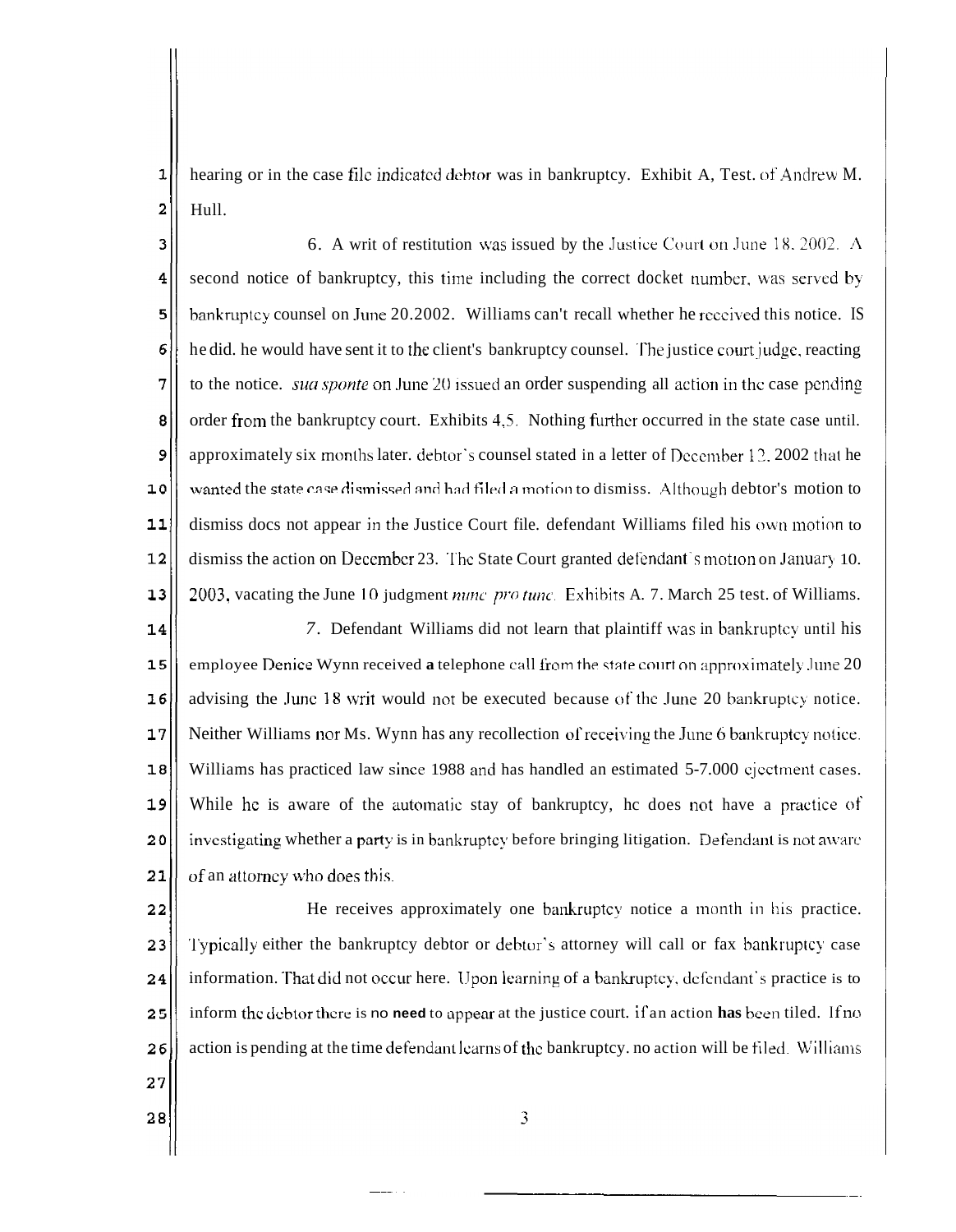$\mathbf 1$ will notify the justice court. if the debtor hasn't already done so. and recommend his client retain  $\overline{a}$ bankruptcy counsel. Once the justice court judgcs learn of a bankruptcy filing. most 3 automatically enter a standard form order staying the case, as was done in this case. However. 4 Williams' experience is that approximately  $30\%$  of the judges automatically dismiss the action 5 upon learning of bankruptcy. Others may place the case on an inactive status to be dismissed in 6 120 days if nothing further occurs. Defendant rarely has any input on whether the case will be simply stayed or actually dismissed-the judges tend to act on their own. Williams doesn't recall 7 8 ever being named as a defendant previously in a stay violation action. He is surprised debtor's 9 counsel didn't simply call and inform him of the bankruptcy.

 $10$ If the case has not been dismissed, but only stayed and bankruptcy counsel  $11$ obtains a stay lift order from the bankruptcy court. defendant will cause a new, surnrnons to be  $12$ issued and obtain a new hearing date. No request was received from debtor's counsel to dismiss  $13$ the staycd *Junes* action until her counsel wrote the December 12 letter. Attorney llull has  $14$ identical office procedures in the event of bankruptcy. Hull, a landlord and tenant attorney since 15 1977, also does not investigate for a bankruptcy hefore bringing litigation. Test. of IIull. Williams and Wynn. The Court finds the above testimony credible. Plaintiff presented no  $16$  $17$ controverting evidence.

 $18$ 8. On July 9. 2002 debtor brought this litigation against defendant and others. 19 alleging defendant had willfully violated the automatic stay by proceeding with the justice court  $20$ action after receiving notice of the bankruptcy. Complaint at Count II. Adversary dkt 1. Debtor has reached settlement with the othcr defendant parties and has agreed to leave the residence. Dkt.  $22$ 32.

9. To the extent any of the following conclusions of law should be considered findings of fact, they are hereby incorporated by reference.

- $21$  $23$  $24$ 25 26 27
- 
- $28$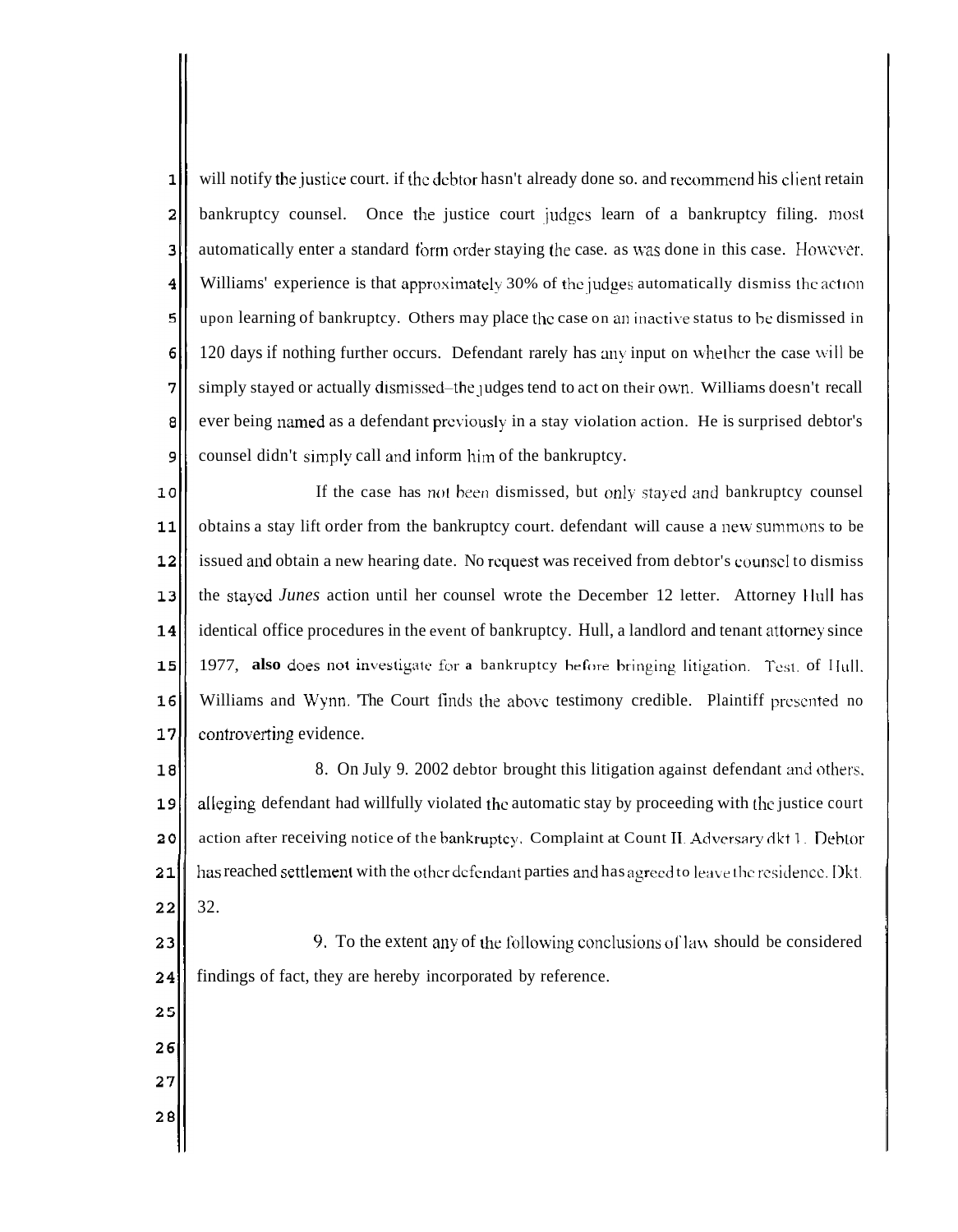| $\mathbf{1}$ | <b>Conclusions of law</b>                                                                                           |
|--------------|---------------------------------------------------------------------------------------------------------------------|
| 2            | To the extent any of the above findings of fact should be considered<br>1.                                          |
| 3            | conclusions of law, they are hereby incorporated by reference.                                                      |
| 4            | 2. Pursuant to $28 \text{ U.S.C.}$ § 1334 (a). jurisdiction of the above bankruptcy case                            |
| 5            | is vested in the United States District Court for the District of Arizona. That court has referred.                 |
| 6            | through 28 U.S.C. $\S157(a)$ , all cases under title 11 of the United States Code and all adversary                 |
| 7            | proceedings arising under title 11 or related to a bankruptcy case to this court. Amended District                  |
| 8            | General Order of May 20, 1985. The proceeding having been appropriately referred, this court                        |
| 9            | has jurisdiction to determine whether defendant willfully violated the automatic bankruptcy stay.                   |
| 10           | No party has argued to the contrary.                                                                                |
| 11           | 3. Conclusions of law are reviewed <i>de novo</i> Factual findings are reviewed for                                 |
| 12           | clear error. American Law Center P.C. v. Stanley (In re Jastrem). 253 F. 3d 438. 441 ( $9^{th}$ Cir.                |
| 13           | $2001$ ).                                                                                                           |
| 14           | 4. The bankruptcycode provides a remedy for will ful violations of the automatic                                    |
| 15           | stay. An individual injured by any willful violation of a stay provided by §362 shall recover actual                |
| 16           | damages, including costs and attorneys' fees and, in appropriate circumstances. punitive damages.                   |
| 17           | 11 U.S.C. §362(h). Debtor bears the burden of proof by a preponderance of the evidence. <i>In re</i>                |
| 18           | Steenstra. 280 B.R. 560, 569 (Bankr. Mass 2002) (citing cases).                                                     |
| 19           | 5. An award of damages under $\S362(h)$ requires a showing by the debtor that she                                   |
| 20           | sustained an injury from a "willful' violation of the stay. A willful violation does not require                    |
| 21           | specific intent to violate the stay. A violation is willful if a party $(1)$ knew of the stay and $(2)$ the         |
| 22           | party's actions which violated the stay were intentional. Eskanos & Adler, P.C. v. Roman (In re                     |
| 23           | <i>Roman</i> ) 283 B R. 1, <b>7-R</b> ( $9th$ Cir. Bankr 2002). This fact finder concludes that plaintiff failed to |
| 24           | prove by a preponderance of the evidence that defendant's actions in sending the demand letter.                     |
| 25           | filing suit, serving process and obtaining a judgment was done with knowledge of the pending                        |
| 26           | bankruptcy. See finding of fact 7. c.f. Roman at 7-10 (awarding attorney's fees on a showing of                     |
| 27           |                                                                                                                     |
| 28           | 5                                                                                                                   |
|              |                                                                                                                     |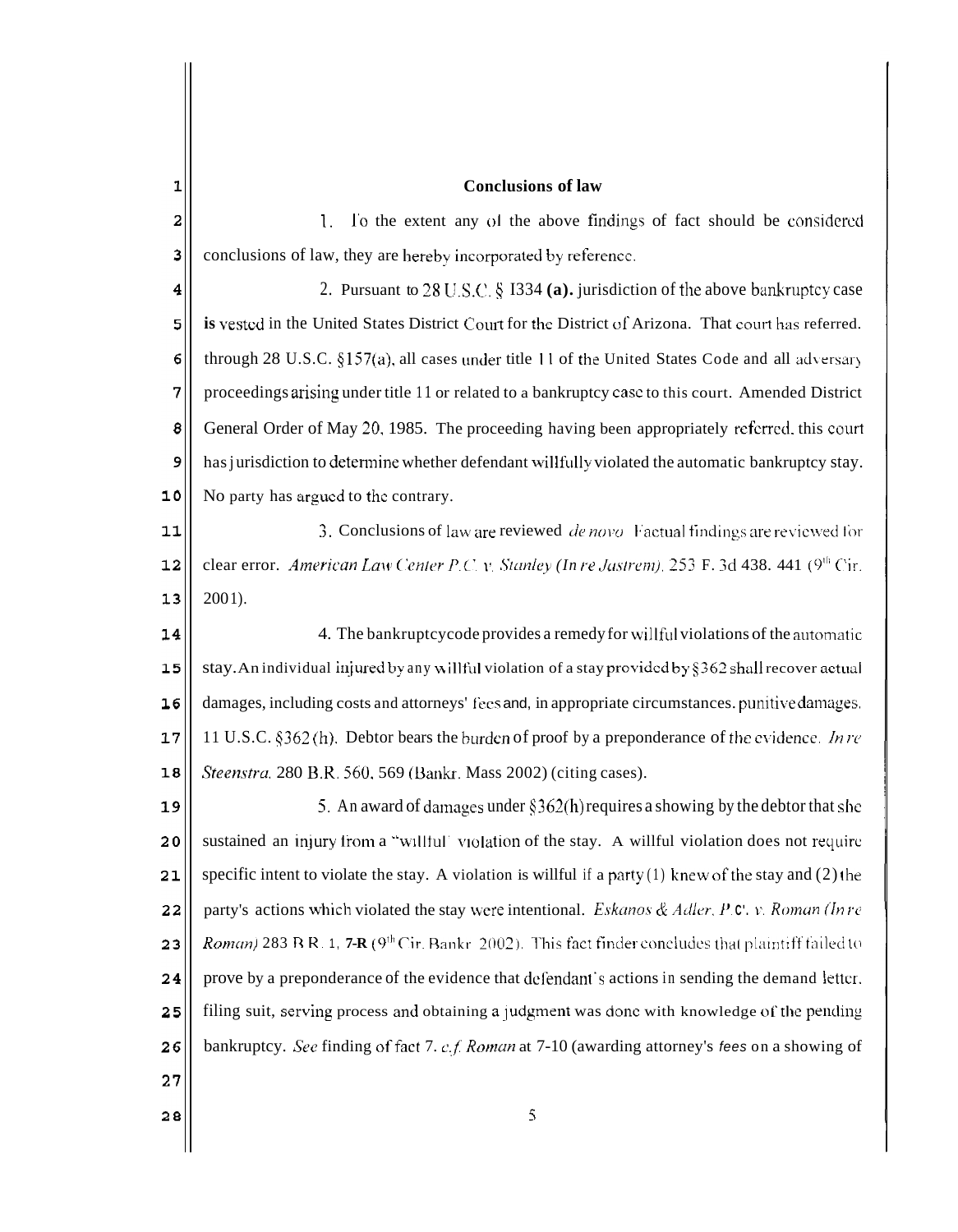$\mathbf{1}$ slight actual damages when defendant clearly had knowledge of the bankruptcy prior to bringing  $\overline{2}$ suit).

 $\overline{3}$ 6. Certainly had defendant first investigated, he probably would have learned  $\overline{\mathbf{4}}$ of debtor's pending Chapter **11** case. Such prior inxstigation could well be a **\vise** policy. 5 Regardless. plaintiff produced no binding authority for the proposition that litigants are legally required to first research whether *the* potential defendant is in bankruptcy before sending demand  $\epsilon$  $\overline{7}$ letters or commencing suit.

7. Plaintiffs principal argument is that defendant lvas mandated **LO** dismiss the 8 **9**<sup> $\parallel$ </sup> stayed justice court action upon learning oithe bankruptcy. That is not the law. A party violating  $10$ the automatic stay. through continuing or commencing a collection action in a non bankruptcy  $11$ forum, must automatically dismiss or *stay* such proceeding or risk possible sanctions for willful violations pursuant to §362 (h). *Eskanos & Adler*, *P.C. v. Leetien* 309 F. 3d 1210, 1214 (9<sup>th</sup> Cir.  $12$ 2002) (emphasis added) (finding liability when creditor failed to either dismiss or stay the statc  $13$  $14$ 1 court action. but instead simply stated it would refrain from persisting in the action "...until bankruptcy proceedings sort itself out."). That is not this case. Here the litigation was 15 automatically stayed by the state court itself. There was nothing further for defendant to do.  $16$  $17$ Unlike the circumstances in *Eskanos*, here there was no maintenance of an active **18**  collection/enforcement action in state court.

**19 20 21 22**  Imposing a duty of mandatory dismissals of stayed Iitigation would interfere with the bankruptcy court's power *to* annul the automatic stay by granting retroactive stay relief to validate an otherwise invalid action. Schwartz v. United States (In re Schwartz) 054 F. 2d 569. 572-73 ( $9<sup>th</sup>$  Cir. 1992). Thus defendant's prompt dismissal of the stayed action when debtor **23**  belatedly demanded this was a courtesy. not a legal duly.

**24**  8. Plaintiff has not proven her case of a willful stay violation, much less  $_{\rm{anv}}$ **25 2 6**  showing of **actual** damages. The court notes a  $$362$  (h) cause of action should only be used by debtors as a shield. not a sword. *Roman* at 11.

**27** 

**28**